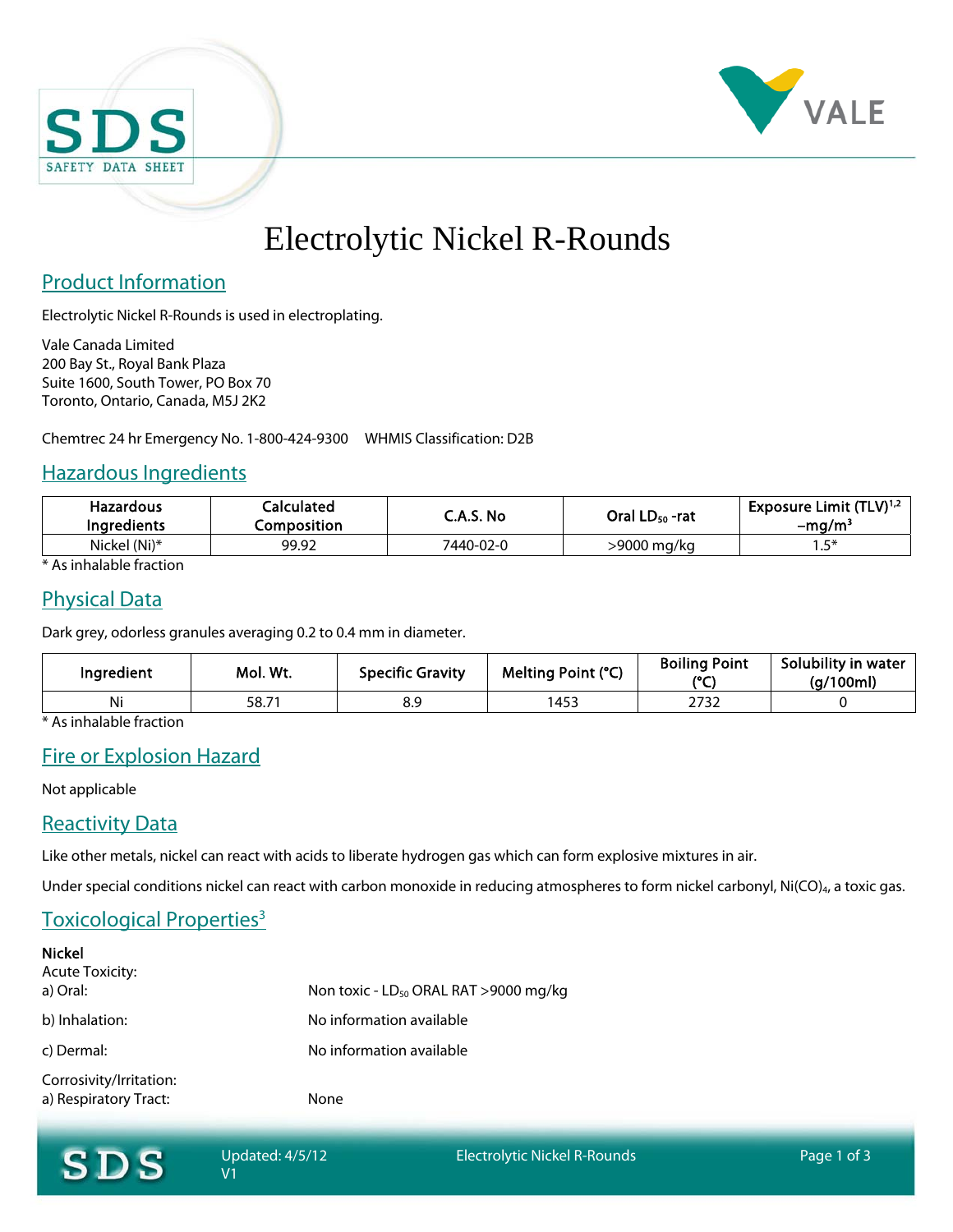

| c) Eyes:                                | Mechanical irritation may be expected.                                                                                                                                                                                                                                                                                                                                                                                                                                                                                                                                                                                                                           |
|-----------------------------------------|------------------------------------------------------------------------------------------------------------------------------------------------------------------------------------------------------------------------------------------------------------------------------------------------------------------------------------------------------------------------------------------------------------------------------------------------------------------------------------------------------------------------------------------------------------------------------------------------------------------------------------------------------------------|
| Sensitization:<br>a) Respiratory tract: | Nickel metal induced asthma is very rare. 3 case reports are available; the data is not<br>sufficient to conclude that nickel metal is classified as a respiratory sensitizer.                                                                                                                                                                                                                                                                                                                                                                                                                                                                                   |
| b) Skin:                                | Nickel metal is a well-known skin sensitizer. Direct and prolonged skin contact with metallic<br>nickel may induce nickel allergy and elicit nickel allergic skin reactions in those people<br>already sensitized to nickel, so called nickel allergic contact dermatitis.                                                                                                                                                                                                                                                                                                                                                                                       |
| c) Pre-existing conditions:             | Individuals known to be allergic to nickel should avoid contact with nickel whenever<br>possible to reduce the likelihood of nickel allergic contact dermatitis reactions (skin rashes).<br>Repeated contact may result in persistent chronic palmar/hand dermatitis in a smaller<br>number of individuals, despite efforts to reduce or avoid nickel exposure.                                                                                                                                                                                                                                                                                                  |
| Chronic toxicity:<br>a) Oral:           | No information available                                                                                                                                                                                                                                                                                                                                                                                                                                                                                                                                                                                                                                         |
| b) Inhalation:                          | Animal studies (rats) show that repeated dose inhalation of nickel damages the lung.<br>Chronic inflammation, lung fibrosis and accumulation of nickel particles were observed.                                                                                                                                                                                                                                                                                                                                                                                                                                                                                  |
| c) Dermal:                              | Direct and prolonged skin contact with nickel metal may cause nickel sensitization resulting<br>in nickel allergic contact dermatitis /skin rash.                                                                                                                                                                                                                                                                                                                                                                                                                                                                                                                |
| Mutagenicity / Reproductive toxicity:   | No data                                                                                                                                                                                                                                                                                                                                                                                                                                                                                                                                                                                                                                                          |
| Carcinogencity:<br>a) Ingestion:        | The U.S. National Institute for Occupational Safety and Health (NIOSH) concluded that there<br>is no evidence that nickel metal is carcinogenic when ingested.                                                                                                                                                                                                                                                                                                                                                                                                                                                                                                   |
| b) Inhalation:                          | There is limited information available from inhalation and intratracheal studies in animals.<br>The U.S. National Toxicology Program has listed metallic nickel as reasonably anticipated to<br>be a human carcinogen. To date, there is no evidence that nickel metal causes cancer in<br>humans based on epidemiology data from workers in the nickel producing and nickel<br>consuming industries.                                                                                                                                                                                                                                                            |
|                                         | The International Agency for Research on Cancer (IARC)(Vol 49) found there was inadequate<br>evidence that metallic nickel is carcinogenic to humans but since there was sufficient<br>evidence that it is carcinogenic to animals, IARC concluded that metallic nickel is possibly<br>carcinogenic to humans (Group 2B). In 1997, the ACGIH categorized elemental nickel as: A5<br>"Not Suspected as a Human Carcinogen". Epidemiological studies of workers exposed to<br>nickel powder and to dust and fume generated in the production of nickel alloys and of<br>stainless steel have not indicated the presence of a significant respiratory cancer hazard |

#### Preventative Measures

If user operations generate dust, fume or mist, use ventilation to keep exposure to airborne nickel below the exposure limit. If ventilation alone cannot so control exposure, use NIOSH-approved respirators selected according to the current edition of the Selection, Care and Use of Respirators CSA Z94.4. Maintain airborne nickel levels as low as possible.

Avoid repeated skin contact. Wear suitable gloves. Wash skin thoroughly after handling. Launder clothing and gloves as needed.

Do not store near acids. If spilled, pick up product and replace in original container.

Nickel-containing waste is normally collected to recover nickel values. Should waste disposal be deemed necessary, follow the